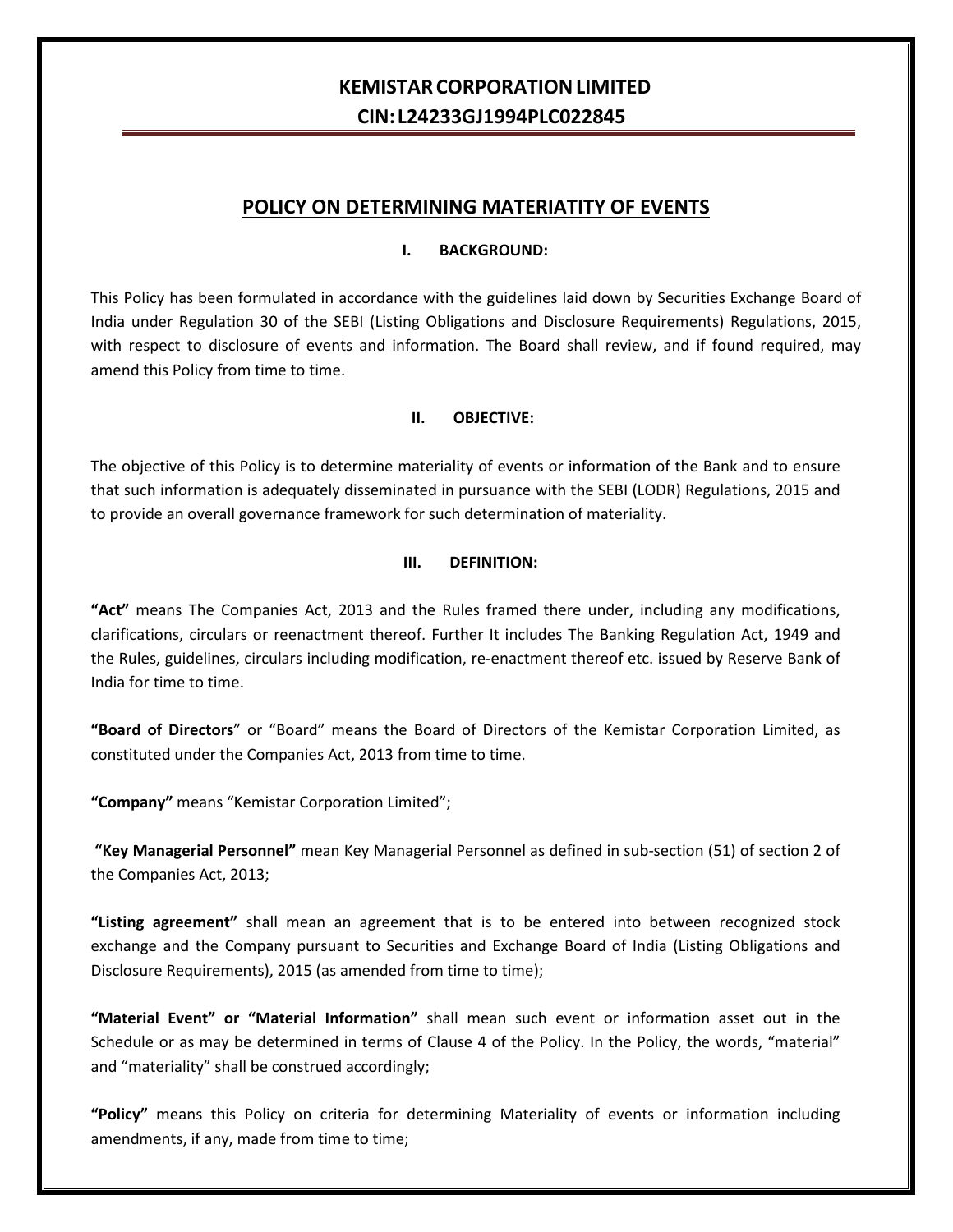**"Regulations"** mean Securities and Exchange Board of India (Listing Obligations and Disclosure Requirements) Regulations, 2015 including any modifications, clarifications, circulars or re-enactment thereof as may be made for time to time; and

**"Schedule"** means a Schedule III of (Listing Obligations and Disclosure Requirements) Regulations, 2015.

Any other words and expressions not defined herein shall have the same meaning as defined in the Companies Act, 2013, Banking Regulation Act, the Listing Agreement, Regulations or any other applicable law or regulation to the extent applicable to the Bank.

## **IV. DISCLOSURE OF EVENTS OR INFORMATION:**

1. The Company shall make disclosures of any events or information which are material according to the Board of directors of the Company or person delegated by the Board of Directors in this regard.

2. Upon occurrence of Events, as specified in Annexure A, and as specified in Part A of Schedule III of SEBI (LODR) Regulations, 2015, the Company shall forthright make disclosure of such events without any application of guidelines for materiality.

3. Upon occurrence of Events, as specified in Annexure B and as specified in Para B of Part A of Schedule III of SEBI (LODR) Regulation, 2015, the Company shall make disclosure of such events based on the guidelines for materiality.

4. Any other information/event viz. major development that is likely to affect business, e.g. emergence of new technologies, expiry of patents, any change of accounting policy that may have a significant impact on the accounts, etc. and brief details thereof and any other information which is exclusively known to the Company which may be necessary to enable the holders of securities of the listed entity to appraise its position and to avoid the establishment of a false market in such securities.

5. All events or information with respect to Subsidiaries f Associates of the company which are material for the Company shall be disclosed to the Stock exchanges.

6. Without prejudice to the generality of events specified in Annexure A, B and clause 4 above, the Company make disclosures of event/information as specified by the SEBI from time to time.

## **V. CRITERIA FOR DETERMINING.MATERIATITY OF EVENTSI INFORMATION:**

- 1. All the omission of an event or information, which is likely to result in discontinuity or alteration of event or information already available publicly; or
- 2. The omission of an event or information is likely to result in significant market reaction if the said omission came to light at a later date.
- 3. In case where the criteria specified in sub-clauses (a) and (b) are not applicable, an event/information may be treated as being material if in the opinion of the board listed entity, the event / information is considered material.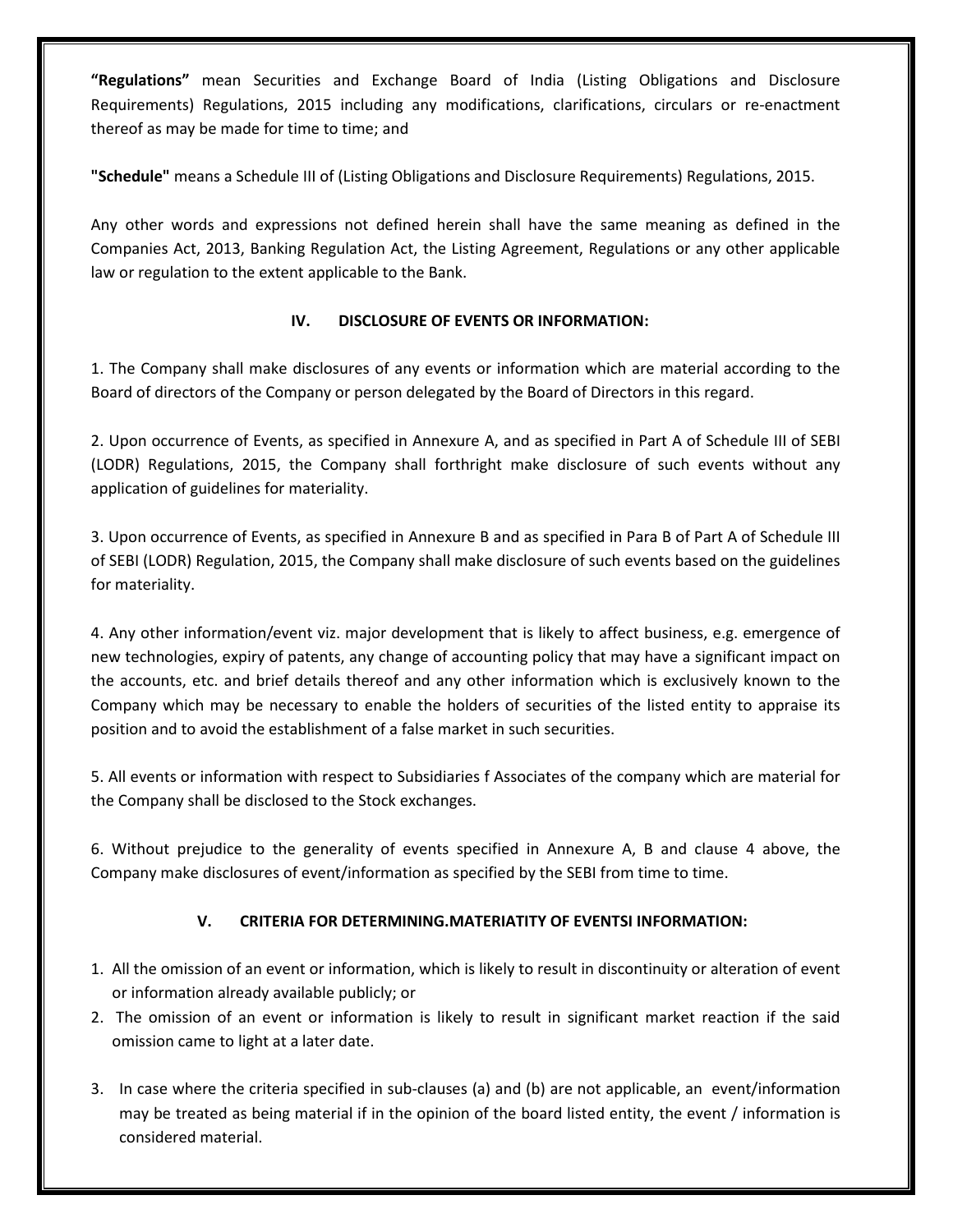#### **VI. AUTHORITY & TIMEFRAME TO DISCLOSE EVENTS:**

- 1. The Company shall authorize the board of directors/ one or more Key Managerial Personnel for the purpose of determining materiality of an event or information and for the purpose of making disclosures to stock exchange(s).
- 2. Contact details of Key Managerial Personnel:

| <b>Managing Director</b>       | <b>Company Secretary</b>     |
|--------------------------------|------------------------------|
| Kemistar Corporation Limited   | Kemistar Corporation Limited |
| 604, Manas Complex             | 604, Manas Complex           |
| Near Jodhpur cross road,       | Near Jodhpur cross road,     |
| Satellite, Ahmedabad-380015.   | Satellite, Ahmedabad-380015. |
| Ph Num: 079-26923570           | Ph Num: 079-26923587         |
| Mail:kpinternational@gmail.com | Mail:kemistarbse@gmail.com   |

#### **VII. AMENDMENTS AND REVIEW**

The Board may subject to the applicable laws amend any provision(s) or substitute any of the provision(s) with the new provision(s) or replace the Policy entirely with a new Policy. However, no such amendment or modification shall be inconsistent with the applicable provisions of any law for the time being in force.

#### **VIII. DISSEMINATION OF POLICY**

This Policy shall be hosted on the website of the Company.

\*\*\*\*\*\*\*\*\*\*\*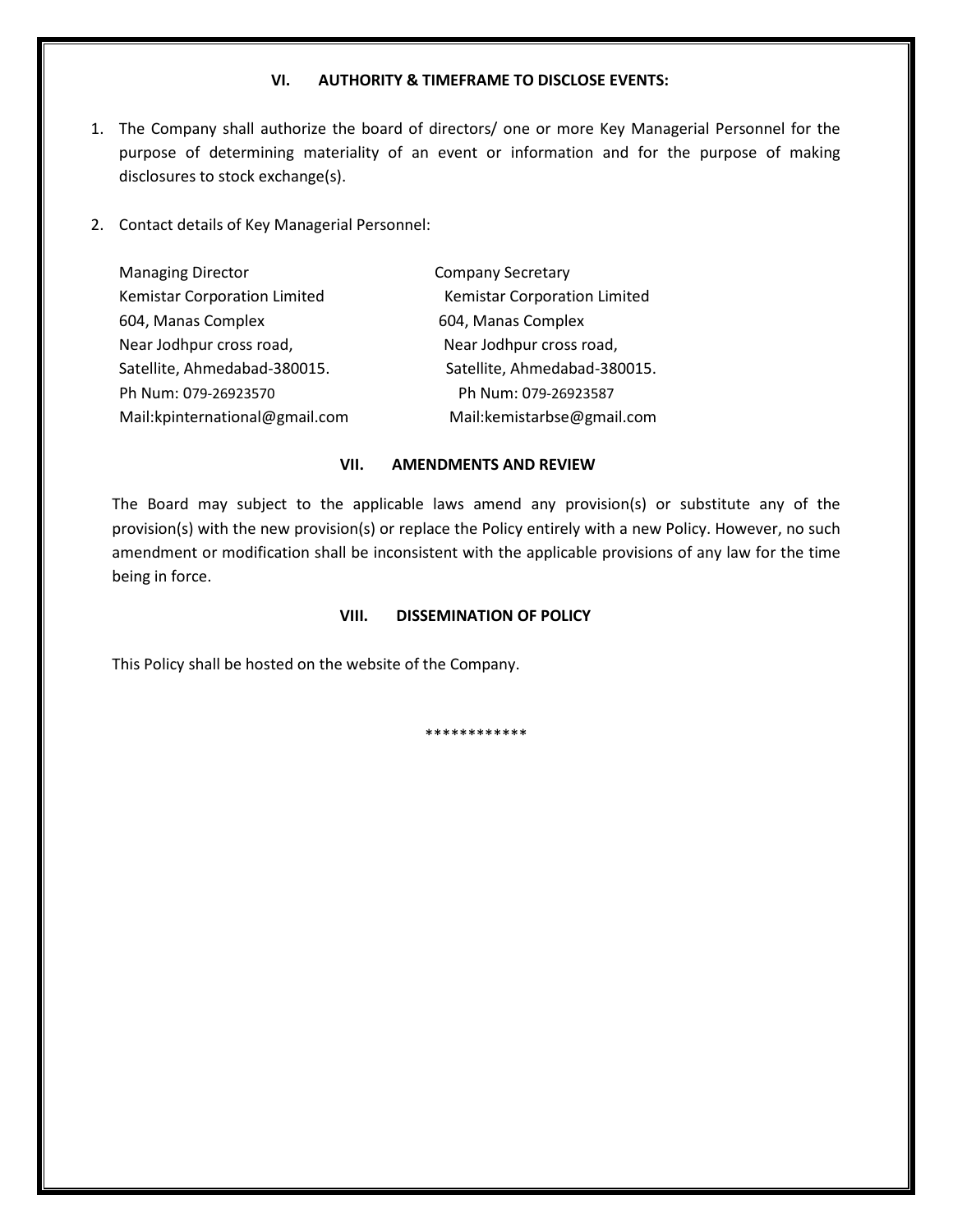### **ANNEXURE –A**

## **Events which shall be disclosed without any application of the guidelines for materiality as Specified in sub-regulation (4) of regulation (30) of SEBI (LODR) Regulations,2015:**

- 1. Acquisition(s), Scheme of Arrangement, or sale or disposal of any unit(s), division(s) or subsidiary of the Company or any other restructuring.
- 2. Issuance or forfeiture of securities, split or consolidation of shares, buyback of securities, any restriction on transferability of securities or alteration in terms or structure of existing securities including forfeiture, reissue of forfeited securities, alteration of calls, redemption of securities etc.
- 3. Revision in Rating(s).
- 4. Outcome of Meetings of the board of directors: The Company shall disclose to the Exchange(s), within 30 minutes of the closure of the meeting, held to consider the following:
	- dividends and or cash bonuses recommended or declared or the decision to pass any dividend and the date on which dividend shall be paid/ dispatched;
	- any cancellation of dividend with reasons thereof;
	- the decision on buyback of securities;
	- the decision with respect to fund raising proposed to be undertaken
	- increase in capital by issue of bonus shares through capitalization including the date on which such bonus shares shall be credited/dispatched;
	- reissue of forfeited shares or securities, or the issue of shares or securities held in reserve for future issue or the creation in any form or manner of new shares or securities or any other rights, privileges or benefits to subscribe to;
	- short particulars of any other alterations of capital, including calls;
	- financial results;
	- Decision on voluntary delisting by the listed entity from stock exchange(s).
- 5. Agreements (viz. shareholder agreement(s), joint venture agreement(s), family settlement agreement(s) (to the extent that it impacts management and control of the Company), agreement(s)/treaty (ies)/contract(s) with media companies) which are binding and not in normal course of business, revision(s) or amendment(s) and termination(s) thereof.
- 6. Fraud/defaults by promoter or key managerial personnel or by the Company or arrest of key managerial personnel or promoter.
- 7. Change in directors, key managerial personnel (Managing Director, Chief Executive Officer, Chief Financial Officer, Company Secretary etc.), Auditor and Compliance Officer.
- 8. Appointment or discontinuation of share transfer agent.
- 9. Corporate debt restructuring.
- 10. One time settlement with a bank.
- 11. Reference to BIFR and winding-up petition filed by any party / creditors
- 12. Issuance of Notices, call letters, resolutions and circulars sent to shareholders, debenture holders or creditors or any class of them or advertised in the media by the listed entity.
- 13. Proceedings of Annual and extraordinary general meetings of the listed entity.
- 14. Amendments to memorandum and articles of association of listed entity, in brief.
- 15. Schedule of Analyst or institutional investor meet and presentations on financial results made by the listed entity to analysts or institutional investors;